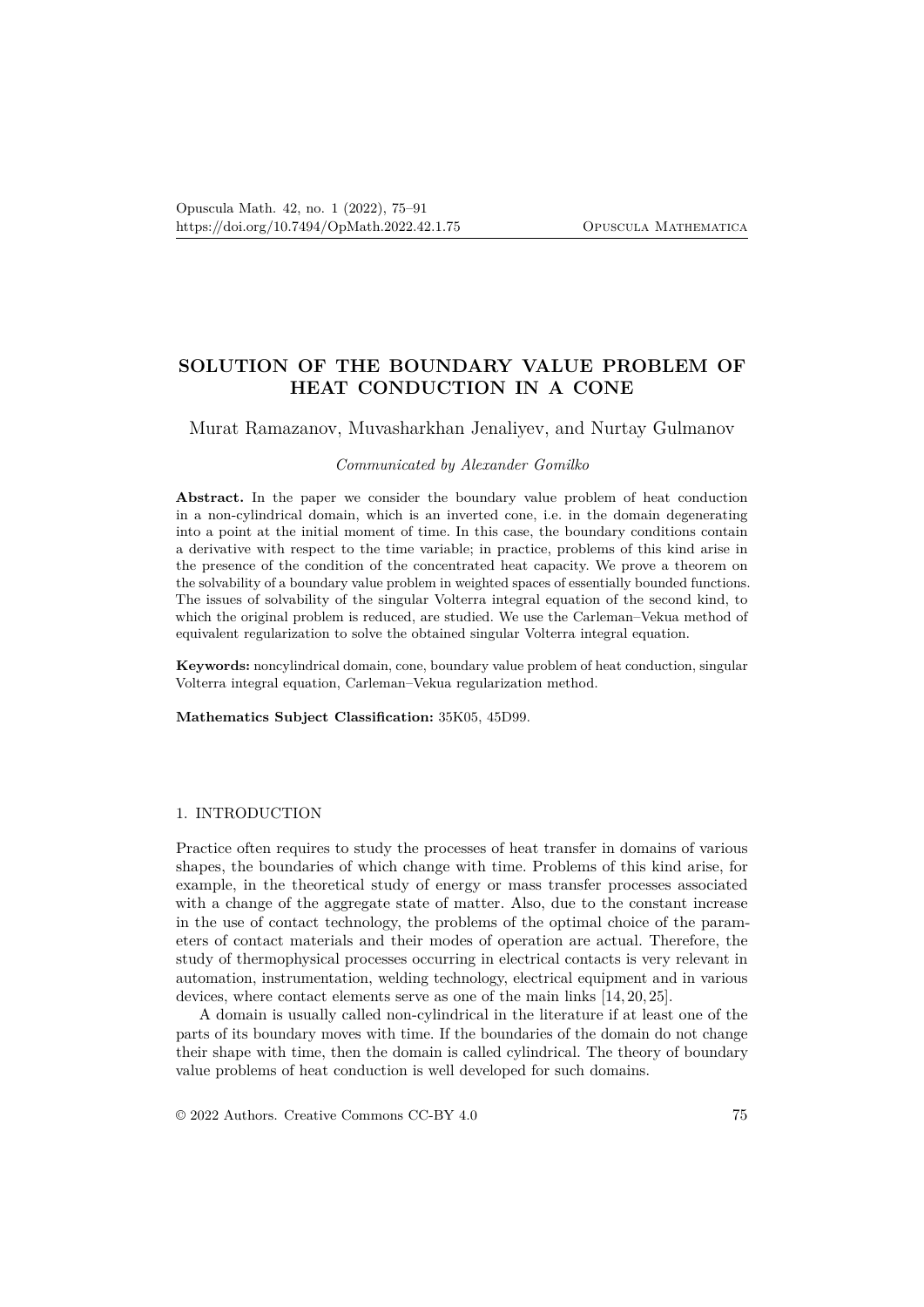In most papers the domain in which the solution of the boundary value problem is sought does not degenerate into a point at the initial moment of time. In the several works [5, 6, 15–18] for solving such problems there is a technique which consists in reducing a non-cylindrical domain to a cylindrical one. There are a number of works [4, 7, 24] devoted to numerical methods for solving such problems.

Of particular interest are the boundary value problems of heat conduction in domains that degenerate into a point at the initial moment of time. For example, in the study of thermophysical processes in an electric arc of high-current disconnecting devices, the effect of contracting the axial section of the arc into a contact spot in the cathode field is observed. In this case, the diameter of the contact spot is several orders of magnitude smaller than the diameter of the section of the developed arc column, therefore it can be considered as a mathematical point [13, 23]. The solution domain changes over time according to the law determined by the conditions for opening the contacts. At the initial moment of time, the contacts are in a closed state and there is no domain for solving the problem. From a mathematical point of view, the peculiarity of the problem consists precisely in the presence of a moving boundary and the degeneration of the solution domain at the initial moment of time to a point.

The methods of separation of variables and integral transformations are generally not applicable to this type of problems, because although the problem remains within the framework of the classical methods of mathematical physics, it is impossible to coordinate the solution of the heat equation with the motion of the boundary of the heat transfer domain. Therefore, a research about boundary value problems in a domain degenerating at the initial moment of time is relevant. One-dimensional spatial variable boundary value problems in degenerate domains were studied in [1–3, 10–12]. By the method of heat potentials, such boundary value problems of heat conduction are reduced to the solution of singular Volterra type integral equations of the second kind. A singular Volterra type equation is understood as an equation whose kernel has the following property: the integral of the kernel of the equation does not tend to zero as the upper limit tends to the lower one. Such integral equations cannot be solved by the method of successive approximations, and in most cases the corresponding homogeneous integral equations have nonzero solutions.

In this paper, we consider a two-dimensional boundary value problem of heat conduction in a cone with boundary conditions containing the time derivative.

## 2. STATEMENT OF THE BOUNDARY VALUE PROBLEM

We consider in the domain  $G = \{(r, t): 0 < r < t, t > 0\}$  the following boundary value problem:

$$
\frac{\partial u}{\partial t} - a^2 \cdot \frac{1}{r^{2\nu - 1}} \frac{\partial}{\partial r} \left( r^{2\nu - 1} \frac{\partial u}{\partial r} \right) = 0, \tag{2.1}
$$

$$
\left(2 \cdot \frac{\partial u}{\partial r} + \frac{\partial u}{\partial t}\right)\Big|_{r=t} = g(t),\tag{2.2}
$$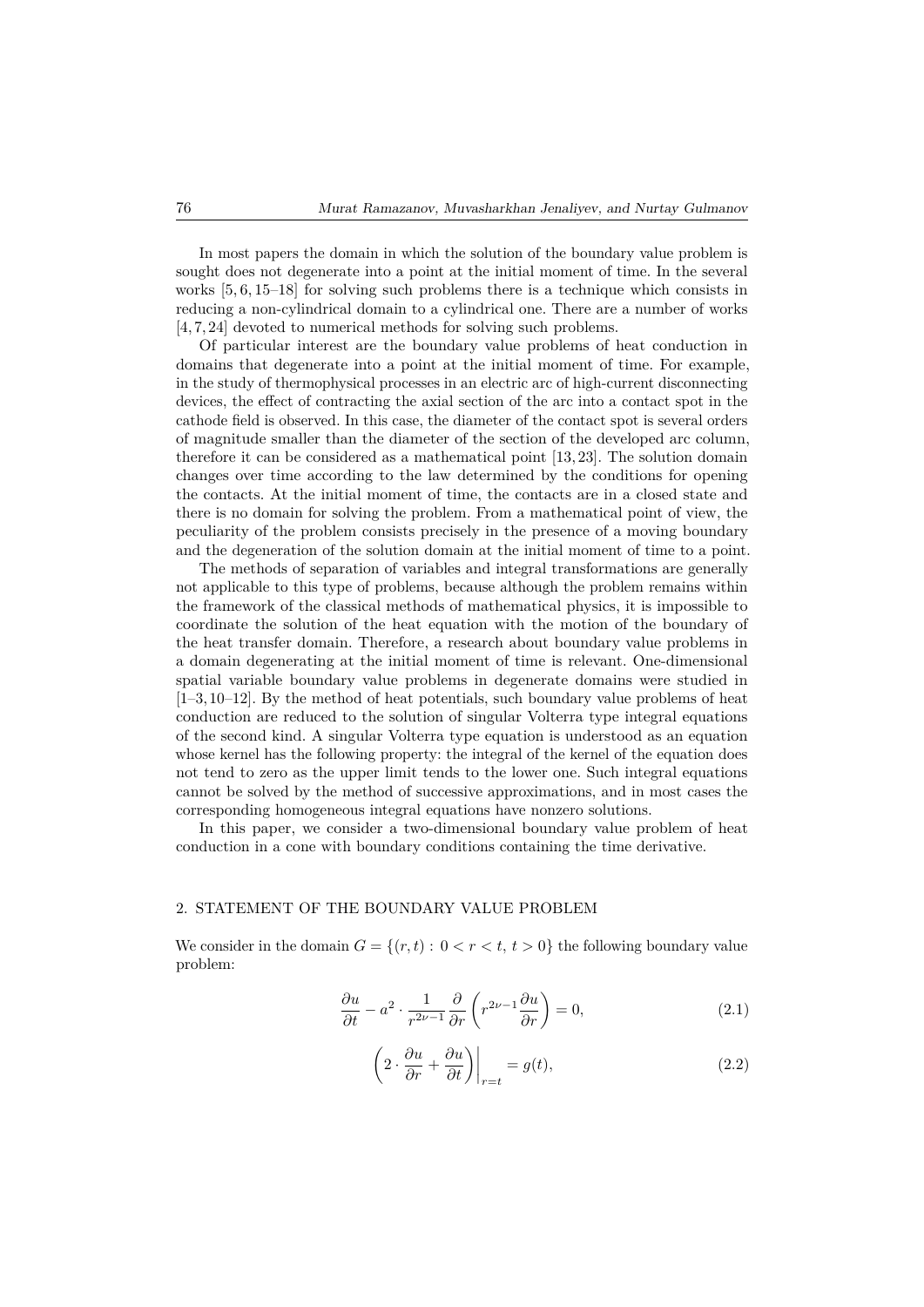$$
r^{2\nu-1} \frac{\partial u}{\partial r}\bigg|_{r=0} = q(t),\tag{2.3}
$$

where  $0 < \nu < 1$ .

**Remark 2.1.** Solution of the problem  $(2.1)$ – $(2.3)$  for  $g(t) = 0$ ,  $q(t) = 0$ , i.e. solution of a complete homogeneous problem, can be only a constant.

### 3. MAIN RESULT

For the problem  $(2.1)$ – $(2.3)$ , we proved the following theorem.

**Theorem 3.1.** *If the conditions*  $t^{\nu-\frac{1}{2}}g(t) \in L_{\infty}(0,\infty)$ ,  $t^{1-\nu}q(t) \in L_{\infty}(0,\infty)$  are sat*isfied, then the boundary value problem*  $(2.1)$ – $(2.3)$  *has a solution*  $u(r,t) = \tilde{u}(r,t) + C$ *,*  $\tilde{u}(r,t) \in L_{\infty}(G), C = const.$ 

The subsequent content of the paper is devoted to the proof of Theorem 3.1.

### 4. BOUNDARY VALUE PROBLEM TRANSFORMATION

To become free of the time derivative in (2.2), we conduct some transformations. To do this, we introduce a new unknown function:

$$
\omega(r,t) = r^{2\nu - 1} \frac{\partial u}{\partial r}.\tag{4.1}
$$

Then, according to formal transformations, taking into account (4.1), problem  $(2.1)$ – $(2.3)$  is reduced to the following one:

$$
\frac{\partial \omega}{\partial t} = a^2 \frac{\partial^2 \omega}{\partial r^2} - a^2 \frac{2\nu - 1}{r} \frac{\partial \omega}{\partial r},\tag{4.2}
$$

$$
\frac{a^2}{r^{2\nu-1}} \left( \frac{\partial \omega}{\partial r} + \frac{2}{a^2} \omega \right) \Big|_{r=t} = g(t),\tag{4.3}
$$

$$
\omega(r,t)|_{r=0} = q(t). \tag{4.4}
$$

## 5. INTEGRAL REPRESENTATION OF THE SOLUTION OF THE PROBLEM (4.2)–(4.4) USING HEAT POTENTIALS

Note that the function

$$
G(r,\xi,t-\tau) = \frac{1}{2a^2} \cdot \frac{r^{\nu} \cdot \xi^{1-\nu}}{t-\tau} \cdot \exp\left[-\frac{r^2+\xi^2}{4a^2(t-\tau)}\right] \cdot I_{\nu}\left(\frac{r\xi}{2a^2(t-\tau)}\right)
$$

is the fundamental solution of the equation  $(4.2)$ ,  $\xi$  is a parameter. Hereinafter, *I<sub>ν</sub>*(*z*) is the modified Bessel function of order *ν*.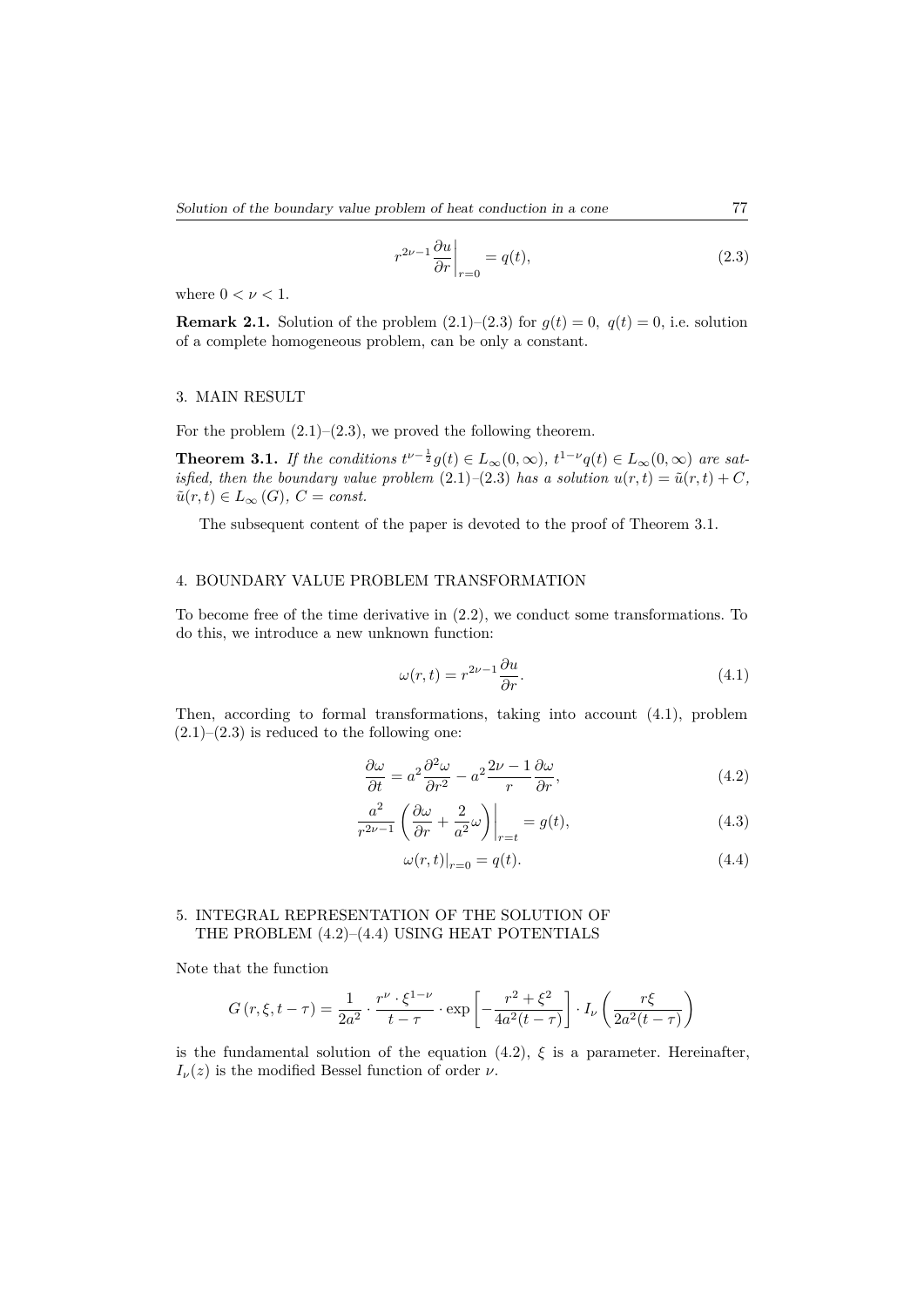We seek the solution of problem  $(4.2)$ – $(4.4)$  as a sum of the single and double layer heat potentials:

$$
\omega(r,t) = \int_{0}^{t} G\left(r,\xi,t-\tau\right)|_{\xi=\tau} \varphi(\tau) d\tau + \int_{0}^{t} \left. \frac{\partial G\left(r,\xi,t-\tau\right)}{\partial \xi} \right|_{\xi=0} \psi(\tau) d\tau. \tag{5.1}
$$

Function (5.1) satisfies our equation (4.2) for any potential densities  $\varphi(\tau)$  and  $\psi(\tau)$ . To determine them, we will use the boundary conditions  $(4.3)$ – $(4.4)$ . In view of this, we give another representation of the equality (5.1):

$$
\omega(r,t) = \int_{0}^{t} \frac{1}{2a^2} \cdot \frac{r^{\nu} \cdot \tau^{1-\nu}}{t-\tau} \exp\left[-\frac{r^2 + \tau^2}{4a^2(t-\tau)}\right] I_{\nu}\left(\frac{r\tau}{2a^2(t-\tau)}\right) \varphi(\tau) d\tau
$$
  
+ 
$$
\int_{0}^{t} \frac{1}{(2a^2)^{\nu+1}} \cdot \frac{1}{2^{\nu}} \cdot \frac{r^{2\nu}}{(t-\tau)^{\nu+1}} \cdot \frac{1}{\nu \Gamma(\nu)} \cdot \exp\left[-\frac{r^2}{4a^2(t-\tau)}\right] \psi(\tau) d\tau,
$$
(5.2)

where

$$
t^{\frac{1}{2}-\nu}e^{\frac{t}{4a^2}}\varphi(t)\in L_{\infty}(0,\infty).
$$

# 6. REDUCTION OF BOUNDARY VALUE PROBLEM (4.2)–(4.4) TO A SINGULAR VOLTERRA TYPE INTEGRAL EQUATION

We require for the function  $\omega(r, t)$ , defined by equality (5.2), to satisfy the boundary conditions (4.3)–(4.4), which will allow us to define the functions  $\varphi(t)$  and  $\psi(t)$ .

$$
\lim_{r \to 0} \omega(r, t) = \frac{1}{(2a^2)^{\nu+1} 2^{\nu} \nu \Gamma(\nu)} \lim_{r \to 0} \int_0^t \frac{r^{2\nu}}{(t - \tau)^{\nu+1}} \exp\left[ -\frac{r^2}{4a^2(t - \tau)} \right] \psi(\tau) d\tau
$$

$$
= \left\| \frac{r^2}{4a^2(t - \tau)} \right\| = \frac{1}{2a^2 \nu \Gamma(\nu)} \lim_{r \to 0} \int_{\frac{r^2}{4a^2t}}^{\infty} z^{\nu-1} e^{-z} \psi\left(t - \frac{r^2}{4a^2z}\right) dz
$$

$$
= \frac{\psi(t)}{2a^2 \nu \Gamma(\nu)} \int_0^{\infty} z^{\nu-1} e^{-z} dz = \frac{\psi(t)}{2a^2 \nu} = q(t).
$$

From here, one of the sought-for densities  $\psi(t)$  is directly determined:

$$
\psi(t) = 2a^2\nu q(t).
$$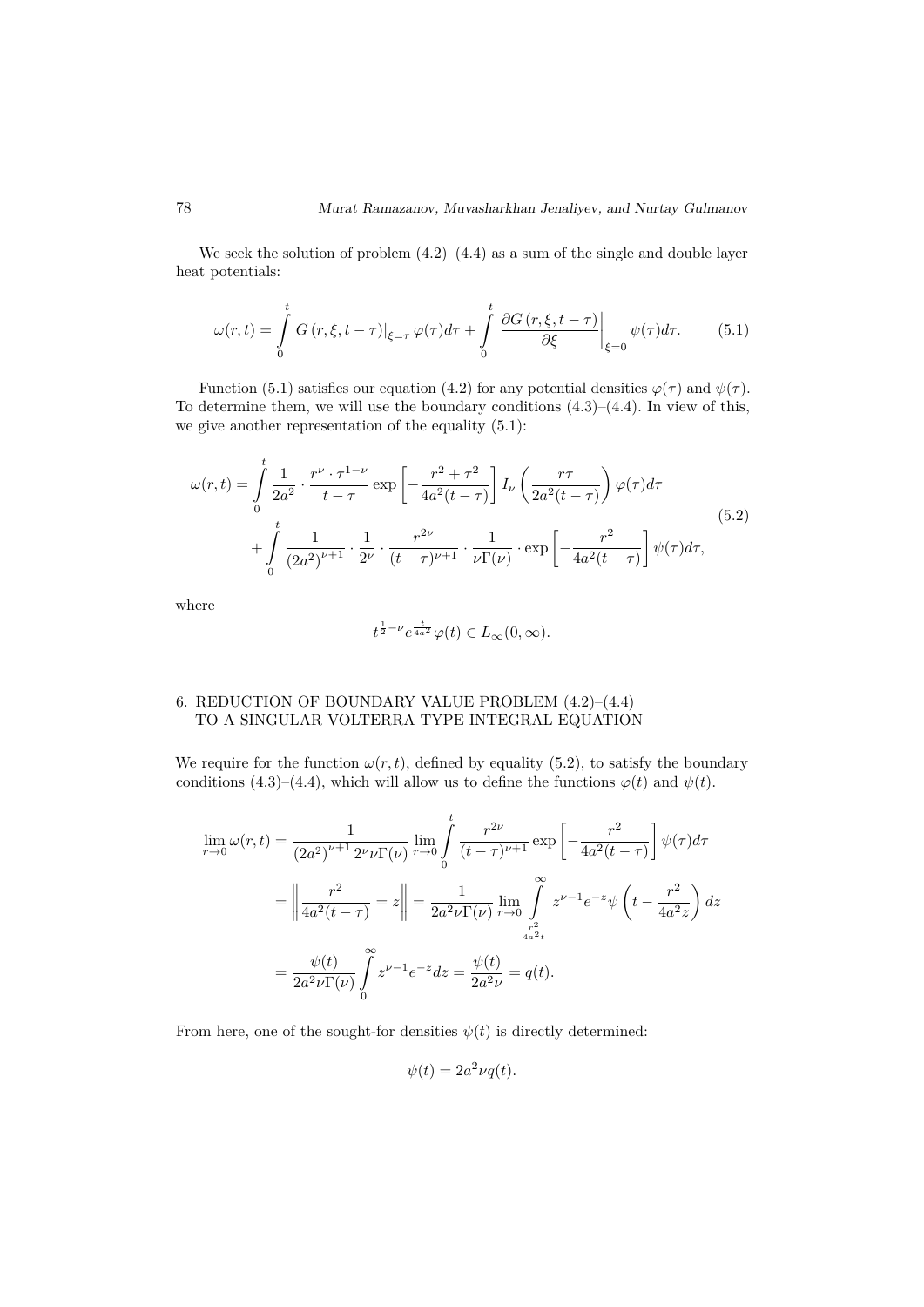Thus, for the required solution of the problem  $(4.2)$ – $(4.4)$ , we have the following representation:

$$
\omega(r,t) = \int_{0}^{t} \frac{1}{2a^2} \cdot \frac{r^{\nu} \cdot \tau^{1-\nu}}{t-\tau} \exp\left[-\frac{r^2 + \tau^2}{4a^2(t-\tau)}\right] I_{\nu}\left(\frac{r\tau}{2a^2(t-\tau)}\right) \varphi(\tau) d\tau + \tilde{q}(r,t),\tag{6.1}
$$

where

$$
\tilde{q}(r,t) = \frac{1}{(2a^2)^{\nu}} \cdot \frac{1}{2^{\nu}} \cdot \frac{1}{\Gamma(\nu)} \int_{0}^{t} \frac{r^{2\nu}}{(t-\tau)^{\nu+1}} \cdot \exp\left[-\frac{r^2}{4a^2(t-\tau)}\right] q(\tau) d\tau.
$$

Using the value of the derivative:

$$
\frac{\partial \omega(r,t)}{\partial r} = -\int_{0}^{t} \frac{r^{\nu} \tau^{1-\nu} (r-\tau)}{4a^4 (t-\tau)^2} \exp\left[-\frac{r^2 + \tau^2}{4a^2 (t-\tau)}\right] I_{\nu} \left(\frac{r\tau}{2a^2 (t-\tau)}\right) \varphi(\tau) d\tau \n+ \int_{0}^{t} \frac{r^{\nu} \tau^{2-\nu}}{4a^4 (t-\tau)^2} \exp\left[-\frac{r^2 + \tau^2}{4a^2 (t-\tau)}\right] I_{\nu-1,\nu} \left(\frac{r\tau}{2a^2 (t-\tau)}\right) \varphi(\tau) d\tau \n+ \frac{\partial \tilde{q}(r,t)}{\partial r},
$$

where the notation  $I_{\nu-1,\nu}(z) = I_{\nu-1}(z) - I_{\nu}(z)$  is used, we satisfy the boundary condition (4.3):

$$
\lim_{r \to t-0} \left( \frac{\partial \omega}{\partial r} + \frac{2}{a^2} \omega \right)
$$
\n
$$
= \int_{0}^{t} \frac{3t^{\nu} \tau^{1-\nu}}{4a^4(t-\tau)} \exp \left[ -\frac{t^2 + \tau^2}{4a^2(t-\tau)} \right] I_{\nu} \left( \frac{t\tau}{2a^2(t-\tau)} \right) \varphi(\tau) d\tau
$$
\n
$$
+ \int_{0}^{t} \frac{t^{\nu} \tau^{2-\nu}}{4a^4(t-\tau)^2} \exp \left[ -\frac{t^2 + \tau^2}{4a^2(t-\tau)} \right] I_{\nu-1,\nu} \left( \frac{t\tau}{2a^2(t-\tau)} \right) \varphi(\tau) d\tau
$$
\n
$$
+ \tilde{q}(t,t) + \left. \frac{\partial \tilde{q}(r,t)}{\partial r} \right|_{r=t}
$$
\n
$$
- \lim_{r \to t-0} \int_{0}^{t} \frac{r^{\nu} \tau^{1-\nu} (r-\tau)}{4a^4(t-\tau)^2} \exp \left[ -\frac{r^2 + \tau^2}{4a^2(t-\tau)} \right] I_{\nu} \left( \frac{r\tau}{2a^2(t-\tau)} \right) \varphi(\tau) d\tau.
$$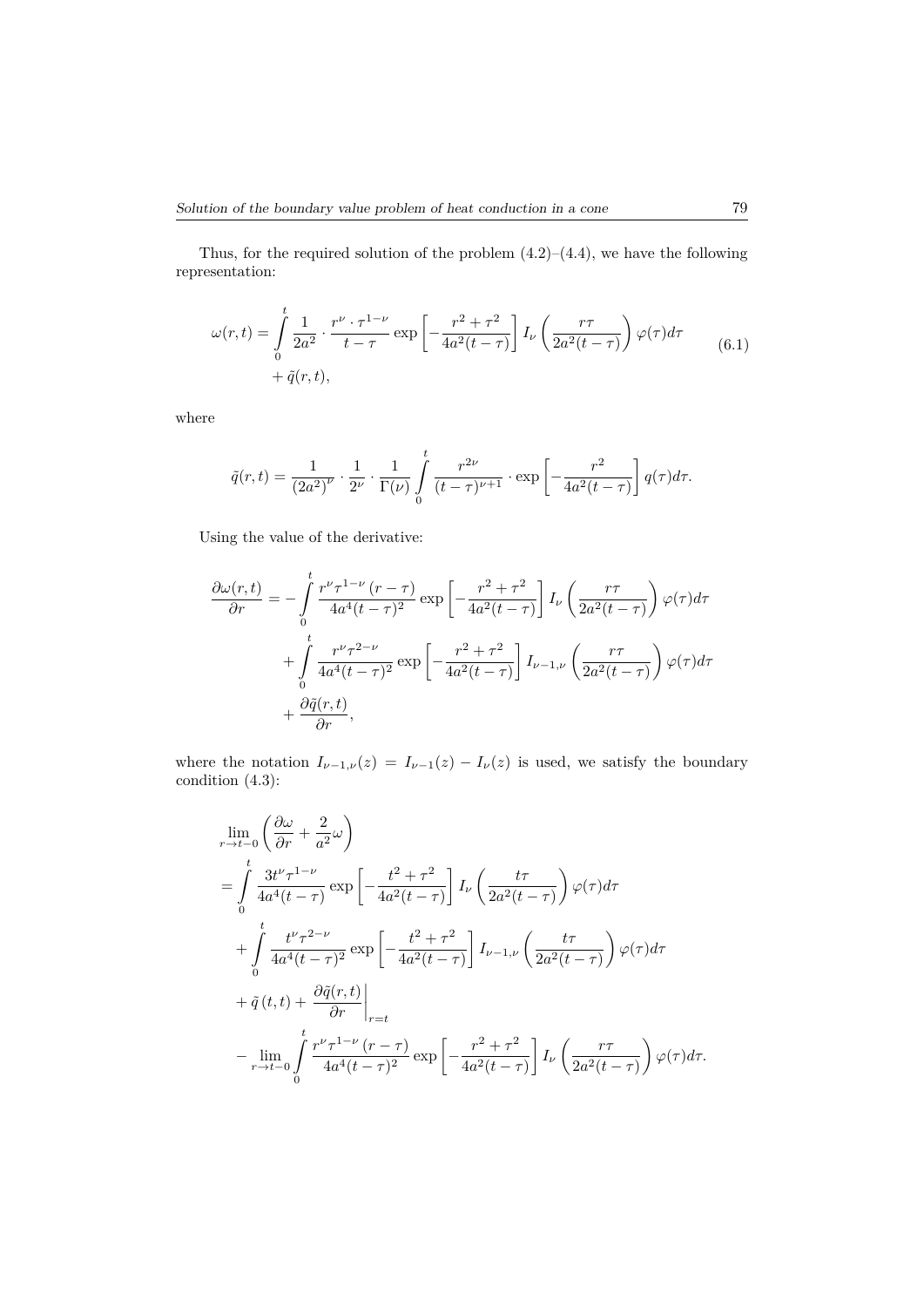We denote the last limit by  $N\left(\varphi e^{\frac{\tau}{4a^2}}\right)$  and find it.

$$
N\left(\varphi e^{\frac{\tau}{4a^2}}\right)
$$
  
=  $-e^{-\frac{t}{4a^2}}\lim_{r \to t-0} \int_{0}^{t} \frac{r^{\nu} \tau^{1-\nu} (r-\tau)}{4a^4 (t-\tau)^2} \exp\left[-\frac{(r-t)^2}{4a^2 (t-\tau)}\right]$   
 $\times \exp\left[-\frac{t\tau}{2a^2 (t-\tau)}\right] I_{\nu} \left(\frac{t\tau}{2a^2 (t-\tau)}\right) e^{\frac{\tau}{4a^2} \varphi(\tau) d\tau = \left\|z = \frac{(r-t)^2}{4a^2 (t-\tau)}\right\|$   
=  $\frac{t\varphi(t)}{a^2} \lim_{r \to t-0} \int_{\frac{(r-t)^2}{4a^2 t}}^{\infty} \frac{e^{-z}}{t-r} \exp\left[-\frac{2t^2}{(r-t)^2}z - \frac{t}{2a^2}\right] I_{\nu} \left(\frac{2t^2}{(r-t)^2}z + \frac{t}{2a^2}\right) dz$   
=  $\left\|e^{-z} I_{\nu}(z) \sim \frac{1}{\sqrt{2\pi}} \cdot \frac{1}{\sqrt{z}}, \text{ for } z \gg 1\right\| = \frac{\varphi(t)}{2a^2}.$ 

Hence, we obtain an integral equation for the required density  $\varphi(t)$ :

$$
\varphi(t) + \int_{0}^{t} \frac{t^{\nu} \tau^{2-\nu}}{2a^2(t-\tau)^2} \exp\left[-\frac{t\tau}{2a^2(t-\tau)}\right] I_{\nu-1,\nu}\left(\frac{t\tau}{2a^2(t-\tau)}\right) e^{-\frac{t-\tau}{4a^2}} \varphi(\tau) d\tau
$$

$$
+ \int_{0}^{t} \frac{3t^{\nu} \tau^{1-\nu}}{2a^2(t-\tau)} \exp\left[-\frac{t\tau}{2a^2(t-\tau)}\right] I_{\nu}\left(\frac{t\tau}{2a^2(t-\tau)}\right) e^{-\frac{t-\tau}{4a^2}} \varphi(\tau) d\tau = F(t), \tag{6.2}
$$

where

$$
F(t) = 2t^{2\nu-1}g(t) - 2a^2\tilde{q}(t,t) - 2a^2 \left. \frac{\partial \tilde{q}(r,t)}{\partial r} \right|_{r=t}.
$$

We write equation  $(6.2)$  in the following form:

$$
\varphi(t) + \int_{0}^{t} \left[ \frac{\tau^{2-\nu}}{t^{2-\nu}} \cdot e^{-\frac{t-\tau}{4a^2}} \right] N_1(t,\tau) \varphi(\tau) d\tau
$$
  
+ 
$$
\int_{0}^{t} \left[ \frac{\tau^{2-\nu}}{t^{2-\nu}} \cdot e^{-\frac{t-\tau}{4a^2}} \right] N_2(t,\tau) \varphi(\tau) d\tau = F(t),
$$
 (6.3)

where

$$
N_1(t,\tau) = \frac{1}{2a^2} \frac{t^2}{(t-\tau)^2} \exp\left[-\frac{t\tau}{2a^2(t-\tau)}\right] I_{\nu-1,\nu}\left(\frac{t\tau}{2a^2(t-\tau)}\right),\tag{6.4}
$$

$$
N_2(t,\tau) = \frac{3}{2a^2} \frac{t^2}{\tau(t-\tau)} \exp\left[-\frac{t\tau}{2a^2(t-\tau)}\right] I_{\nu}\left(\frac{t\tau}{2a^2(t-\tau)}\right). \tag{6.5}
$$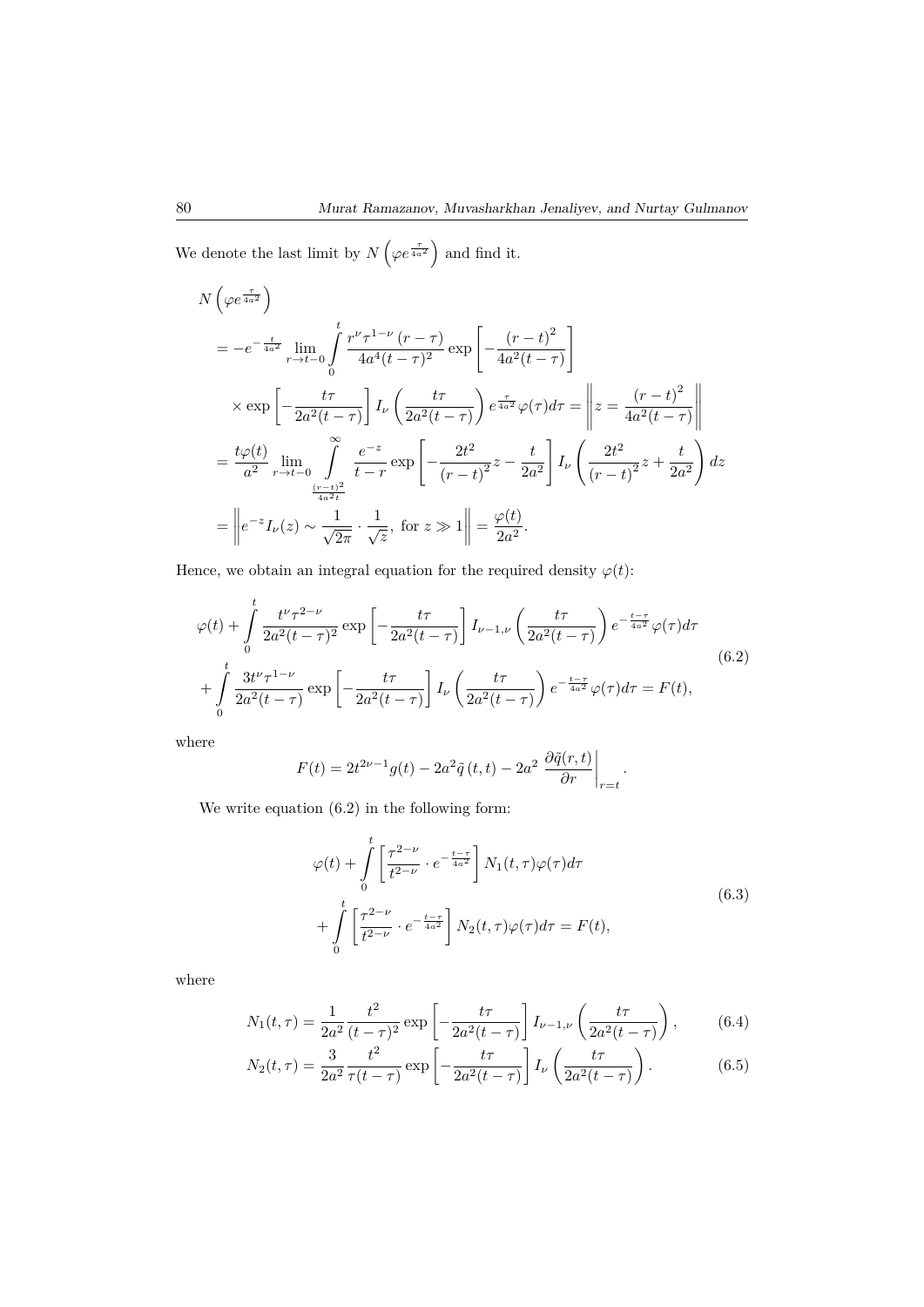$$
y(t) + \int_{a}^{t} K(t, \tau) y(\tau) d\tau = f(t)
$$

have the form

$$
y(t) = f(t) + \int_{a}^{t} R(t, \tau) f(\tau) d\tau.
$$

Then the solution of the more complicated integral equation

$$
y(t) + \int_{a}^{t} K(t, \tau) \frac{g(\tau)}{g(t)} y(\tau) d\tau = f(t)
$$

has the form

$$
y(t) = f(t) + \int_{a}^{t} R(t, \tau) \frac{g(\tau)}{g(t)} f(\tau) d\tau.
$$

According to this remark, we will seek a solution of the following equation

$$
\varphi(t) + \int_{0}^{t} N_1(t,\tau)\varphi(\tau)d\tau + \int_{0}^{t} N_2(t,\tau)\varphi(\tau)d\tau = F(t).
$$
 (6.6)

Note the following property of the kernel  $N(t, \tau) = N_1(t, \tau) + N_2(t, \tau)$ , from which it follows that the integral equation (6.6), and together with it equation (6.3) are singular and to them the method of successive approximations cannot be applied.

**Remark 6.2.** For any value  $\nu, 0 < \nu < 1$ ,

$$
\lim_{t \to 0} \int_{0}^{t} N_1(t, \tau) d\tau = 1 \text{ and } \lim_{t \to 0} \int_{0}^{t} N_2(t, \tau) d\tau = 0,
$$

moreover

$$
\int_{0}^{t} N_{1}(t,\tau)d\tau = 1, \quad \int_{0}^{t} N_{2}(t,\tau)d\tau = \frac{3}{2a^{2}} \cdot \frac{\Gamma(\nu)}{\Gamma(1+\nu)} \cdot t, \quad \forall t > 0.
$$

Indeed,

$$
\int_{0}^{t} \frac{1}{2a^2} \frac{t^2}{(t-\tau)^2} \exp\left[-\frac{t\tau}{2a^2(t-\tau)}\right] \left\{ I_{\nu-1}\left(\frac{t\tau}{2a^2(t-\tau)}\right) - I_{\nu}\left(\frac{t\tau}{2a^2(t-\tau)}\right) \right\} d\tau
$$
\n
$$
= \left\| \frac{t\tau}{2a^2(t-\tau)} \right\| = \int_{0}^{\infty} e^{-\eta} \left\{ I_{\nu-1}(\eta) - I_{\nu}(\eta) \right\} d\eta = 1.
$$

The second equality is proved similarly.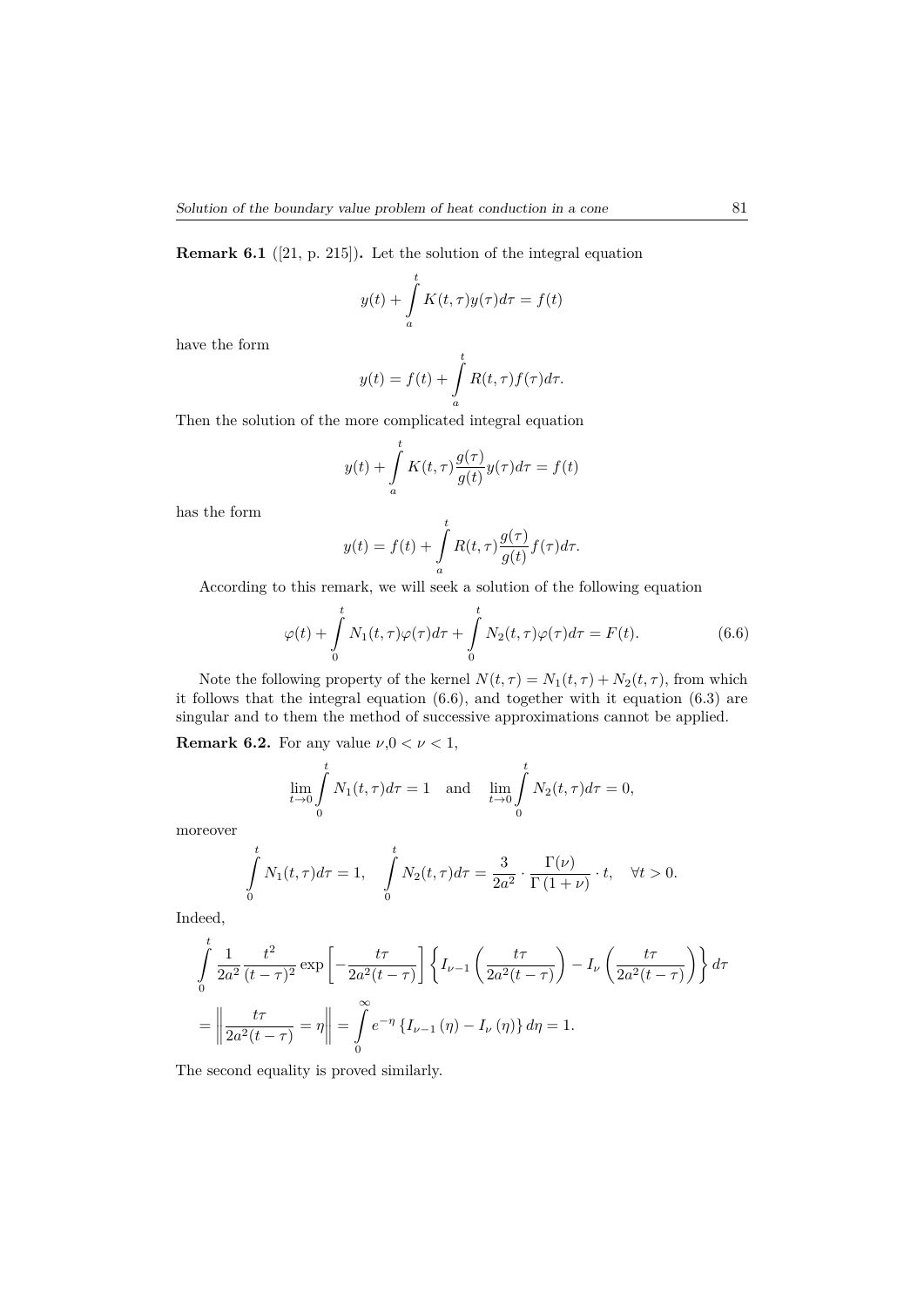## 7. CHARACTERISTIC INTEGRAL EQUATION

We will seek a solution of the following "truncated" integral equation:

$$
\varphi_1(t) + \int_0^t N_1(t, \tau) \varphi_1(\tau) d\tau = \Phi(t), \qquad (7.1)
$$

which, by Remark 6.2, is characteristic for the equation (6.6).

**Remark 7.1.** If a solution of equation (7.1) is found, then the solution of equation (6.6) will be obtained by the Carleman–Vekua regularization method.

We change the variables  $t, \tau$  and introduce new functions:

$$
t = \frac{1}{y}, \quad \tau = \frac{1}{x}; \quad \varphi(t) = \varphi\left(\frac{1}{y}\right) = \varphi_1(y), \quad \Phi(t) = \Phi\left(\frac{1}{y}\right) = \Phi_1(y),
$$

then equation (7.1) reduces to the following integral equation with a difference kernel with respect to the unknown function  $\varphi_1(y)$ :

$$
\varphi_1(y) + \int\limits_y^\infty M_-(y-x)\,\varphi_1(x)dx = \Phi_1(y),\tag{7.2}
$$

where

$$
M_{-}(y-x) = \frac{1}{2a^2} \frac{1}{(x-y)^2} \exp \left[ -\frac{1}{2a^2(x-y)} \right] I_{\nu-1,\nu} \left( \frac{1}{2a^2(x-y)} \right).
$$

We apply the Laplace transform to both sides of equation (7.2). Then the solution of equation (7.2) can be written as follows [21, p. 561]:

$$
\varphi_1(y) = \Phi_1(y) - \frac{1}{2\pi i} \int_{\sigma - i\infty}^{\sigma + i\infty} \frac{\widehat{M}_{-}(-p)}{1 + \widehat{M}_{-}(-p)} \widehat{\Phi_1}(p) e^{py} dp, \quad \text{Re} p < 0,
$$

where

$$
\widehat{M_-}\left(-p\right)=\int\limits_0^\infty M_-(z)e^{pz}dz,\quad\mathrm{Re}p<0.
$$

In order to find the image of the function  $\widehat{M}_{-}(-p)$  we use:

- 1) the formula (29*.*169) from [8, p. 350],
- 2) the property: let  $f(t) = \hat{f}(p)$ , then  $\frac{1}{t}f(t) = \hat{f}(p)$ *p f*b(*p*) *dp* [19, p. 506]. Thus, we have

$$
\widehat{M}_{-}(-p) = \frac{1}{a^2} \int_{-\infty}^p \left[ K_{\nu-1} \left( \frac{\sqrt{-q}}{a} \right) I_{\nu-1} \left( \frac{\sqrt{-q}}{a} \right) - K_{\nu} \left( \frac{\sqrt{-q}}{a} \right) I_{\nu} \left( \frac{\sqrt{-q}}{a} \right) \right] dq.
$$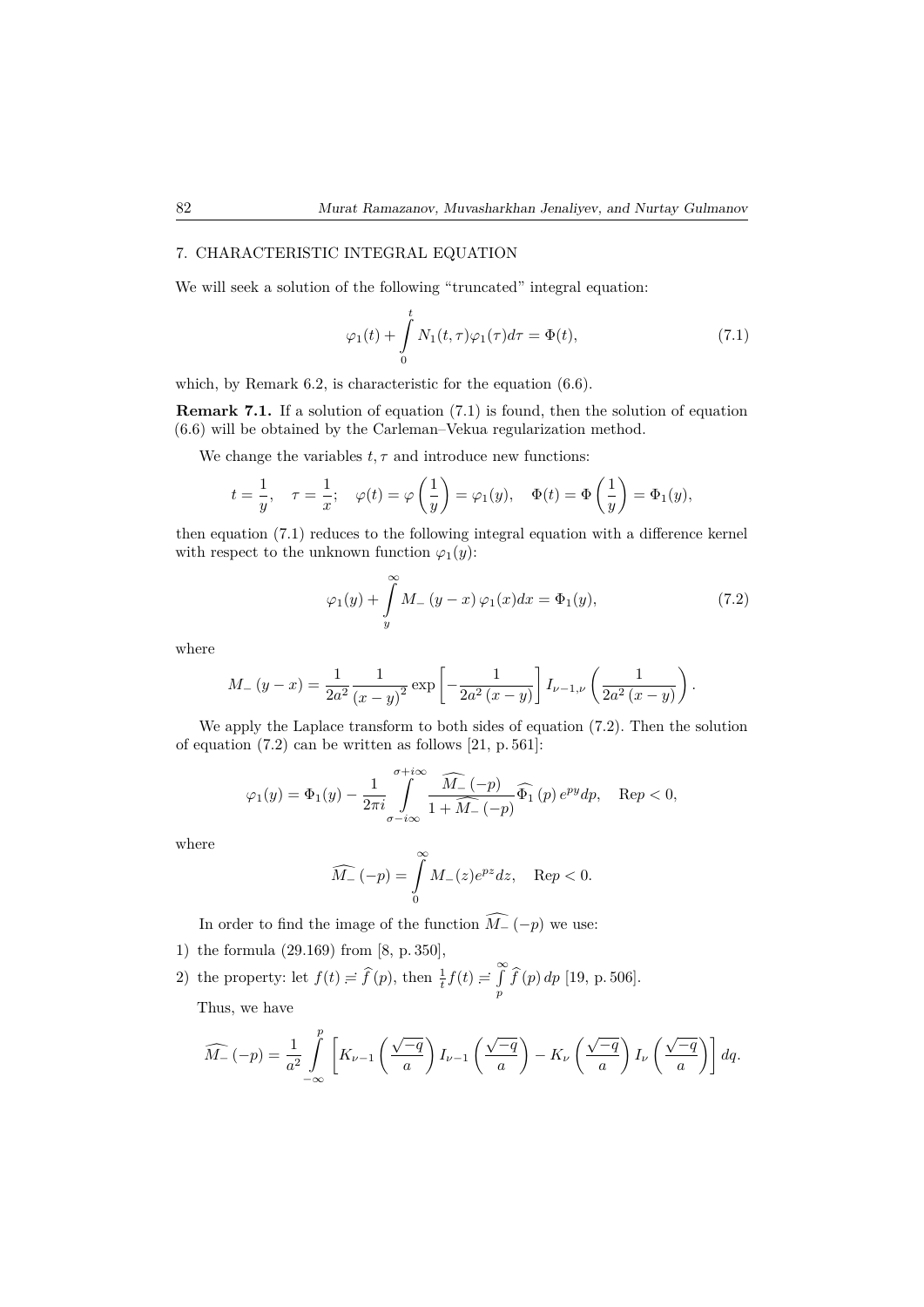To calculate this integral, we use the formula (1*.*12*.*4*.*3) from [22, p. 44]:

$$
\widehat{M_{-}}(-p) = \left\| \frac{\sqrt{-q}}{a} = z \right\| = 2 \int_{\frac{\sqrt{-p}}{a}}^{x} z \left[ K_{\nu-1}(z) I_{\nu-1}(z) - K_{\nu}(z) I_{\nu}(z) \right] dz
$$
  
\n
$$
= z^{2} \left[ \left( 1 + \frac{(\nu - 1)^{2}}{z^{2}} \right) I_{\nu-1}(z) K_{\nu-1}(z) - \left\{ I_{\nu}(z) + \frac{\nu - 1}{z} I_{\nu-1}(z) \right\}
$$
  
\n
$$
\times \left\{ -K_{\nu}(z) + \frac{\nu - 1}{z} K_{\nu-1}(z) \right\} \right\} \Big|_{\frac{\sqrt{-p}}{a}}^{\infty} - z^{2} \left[ \left( 1 + \frac{\nu^{2}}{z^{2}} \right) I_{\nu}(z) K_{\nu}(z) - \left\{ I_{\nu-1}(z) - \frac{\nu}{z} I_{\nu}(z) \right\} \left\{ -K_{\nu-1}(z) - \frac{\nu}{z} K_{\nu}(z) \right\} \right] \Big|_{\frac{\sqrt{-p}}{a}}^{\infty}
$$
  
\n
$$
= 2z I_{\nu}(z) K_{\nu-1}(z) \Big|_{\frac{\sqrt{-p}}{a}}^{\infty} = 1 - 2 \frac{\sqrt{-p}}{a} I_{\nu} \left( \frac{\sqrt{-p}}{a} \right) K_{\nu-1} \left( \frac{\sqrt{-p}}{a} \right).
$$

Therefore, we get

$$
\widehat{\varphi_1}\left(p\right) = \widehat{\Phi_1}\left(p\right) - \widehat{R^*_{-}}\left(-p\right) \cdot \widehat{\Phi_1}\left(p\right),
$$

where

$$
\widehat{R_{-}^*}(-p) = \frac{1 - 2\frac{\sqrt{-p}}{a}I_{\nu-1}\left(\frac{\sqrt{-p}}{a}\right)K_{\nu}\left(\frac{\sqrt{-p}}{a}\right)}{2\frac{\sqrt{-p}}{a}I_{\nu-1}\left(\frac{\sqrt{-p}}{a}\right)K_{\nu}\left(\frac{\sqrt{-p}}{a}\right)}
$$

is the image of the resolvent.

# 7.1. FINDING THE ORIGINAL OF THE RESOLVENT

Let us find the original of expression  $\overline{R_{-}^*}(-p)$ . For the convenience of calculations, we introduce the notation  $\frac{\sqrt{-p}}{a} = z$  and find the original of the expression

$$
R^*(z) = \frac{1 - 2zI_{\nu-1}(z)K_{\nu}(z)}{2zI_{\nu-1}(z)K_{\nu}(z)}.
$$

Then we use the properties:

1) if  $\varphi(t) = \hat{\varphi}(p)$ , then  $\varphi(\alpha t) = \frac{1}{\alpha} \hat{\varphi}(\frac{p}{\alpha}), \alpha > 0$ , 2) If  $\hat{\varphi}(p) = \varphi(t)$ , then  $\hat{\varphi}(\sqrt{p}) = \frac{1}{2\sqrt{\pi}} \cdot \frac{1}{t^{\frac{5}{2}}}$  $\frac{1}{t^{\frac{3}{2}}}$   $\int_0^\infty \tau e^{-\frac{\tau^2}{4t}} \varphi(\tau) d\tau$ .

Let  $z_k$  be zeros of a function  $I_{\nu-1}(z)$ , then [19, p. 519]:

$$
R^*(z) = R_-(y) = \sum_{k \in \mathbb{Z} \setminus \{0\}} \frac{1}{2 \left[ z I_{\nu-1}(z) K_{\nu}(z) \right]' \big|_{z=z_k}} \cdot e^{z_k y},
$$

Since

$$
[zI_{\nu-1}(z)K_{\nu}(z)]' \big|_{z=z_k} = z_k I_{\nu}(z_k) K_{\nu}(z_k),
$$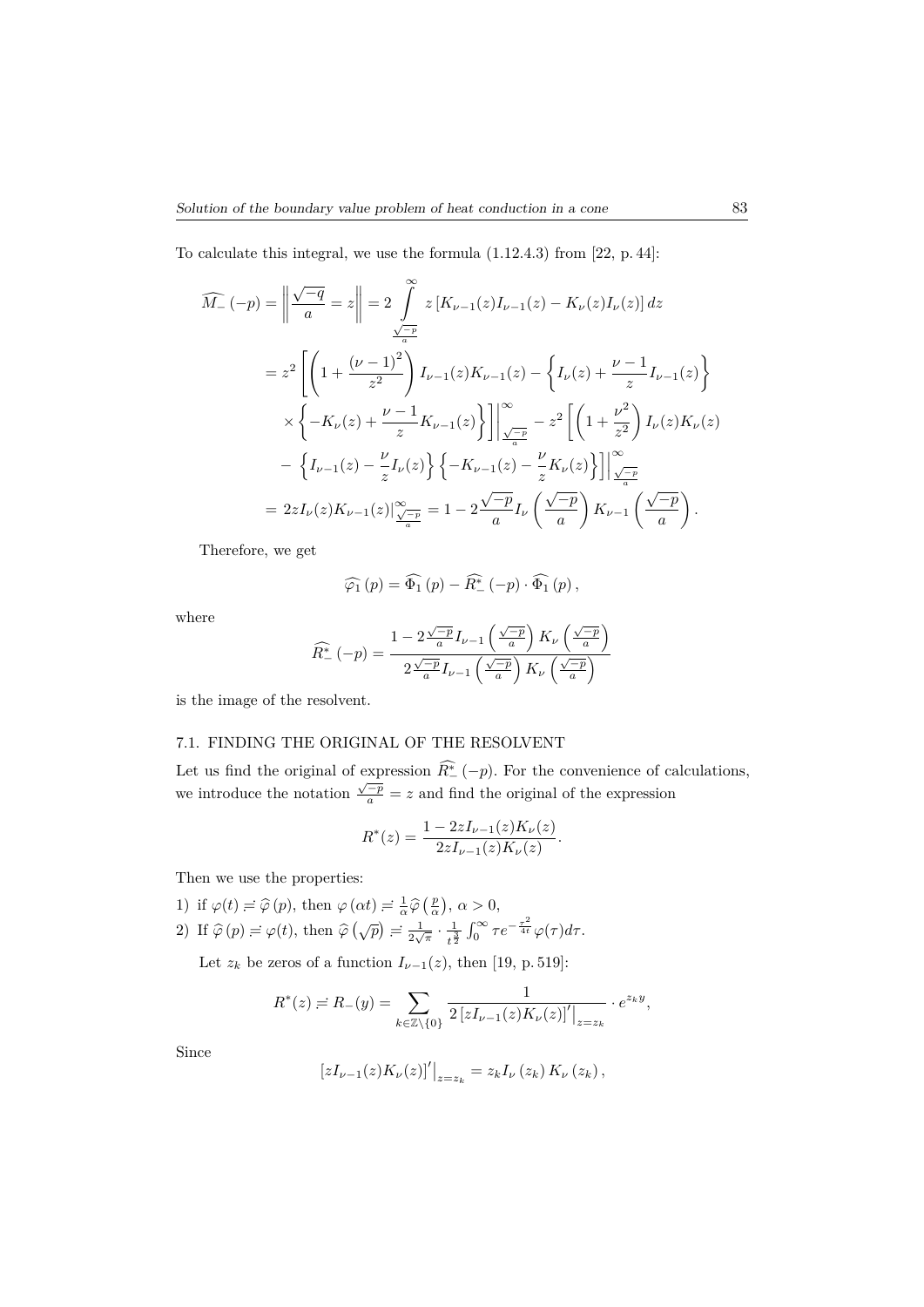then

$$
R_{-}(y) = \sum_{k \in \mathbb{Z} \setminus \{0\}} A_{\nu,k} \cdot e^{z_k y}, \quad A_{\nu,k} = \frac{1}{2z_k I_{\nu}(z_k) K_{\nu}(z_k)}.
$$
 (7.3)

**Remark 7.2.** To determine the zeros of the function  $I_\beta(z)$ , we use the equality  $I_{\beta}(z) = e^{-\frac{\pi}{2}\beta i}J_{\beta}(iz)$ , where  $J_{\beta}(z)$  is the Bessel function – cylinder function of the first kind. For arbitrary real  $\beta$  the function  $J_{\beta}(z)$  has infinitely many real zeros; for  $\beta > -1$ , all its zeros are real and equal  $iz_k = \alpha_k$ ,  $z_k = -i\alpha_k$ ,  $\alpha_k \in \mathbb{R}$ ,  $k \in \mathbb{Z} \setminus \{0\}$ [9, p. 941].

Then from the equality (7.3) and the properties of the image 1) and 2) we obtain:

$$
\widehat{R_{-}}\left(\frac{\sqrt{-p}}{a}\right) = R_{-}(y) = \frac{a^2}{2\sqrt{\pi}} \cdot \frac{1}{y^{\frac{3}{2}}} \sum_{k \in \mathbb{Z} \setminus \{0\}} A_{\nu,k} \int_{0}^{\infty} \xi e^{-\frac{\xi^2}{4y}} \cdot e^{-i\alpha_k a^2 \xi} d\xi.
$$
 (7.4)

## 7.2. ESTIMATION OF THE RESOLVENT *R*−(*y*)

Let us prove the following lemma.

**Lemma 7.3.** *The resolvent*  $R_-(y)$  (7.4) *satisfies the estimate* 

$$
R_-(y) \leqslant C \cdot \frac{1}{\sqrt{y}}, \quad y > 0.
$$

*Proof.*

$$
R_{-}(y) \leq \left| \frac{a^2}{2\sqrt{\pi}} \cdot \frac{1}{y^{\frac{3}{2}}} \sum_{k \in \mathbb{Z} \setminus \{0\}} A_{\nu,k} \int_{0}^{\infty} \xi e^{-\frac{\xi^2}{4y} - i\alpha_{k}a^2\xi} d\xi \right|
$$
  
\n
$$
= \left| \frac{a^2}{2\sqrt{\pi}y^{\frac{3}{2}}} \left\{ \sum_{k=-\infty}^{-1} A_{\nu,k} \int_{0}^{\infty} \xi e^{-\frac{\xi^2}{4y} - i\alpha_{k}a^2\xi} d\xi + \sum_{k=1}^{\infty} A_{\nu,k} \int_{0}^{\infty} \xi e^{-\frac{\xi^2}{4y} - i\alpha_{k}a^2\xi} d\xi \right\} \right|
$$
  
\n
$$
= \left| \frac{a^2}{2\sqrt{\pi}y^{\frac{3}{2}}} \left\{ \sum_{n=1}^{\infty} A_{\nu,-n} \int_{0}^{\infty} \xi e^{-\frac{\xi^2}{4y} - i\alpha_{-n}a^2\xi} d\xi + \sum_{n=1}^{\infty} A_{\nu,n} \int_{0}^{\infty} \xi e^{-\frac{\xi^2}{4y} - i\alpha_{n}a^2\xi} d\xi \right\} \right|
$$
  
\n
$$
= \left| \left| z_n = -i\alpha_n, \quad z_{-n} = i\alpha_n \right|
$$
  
\n
$$
\leq \frac{a^2}{2\sqrt{\pi}y^{\frac{3}{2}}} \sum_{n=1}^{\infty} \left\{ \left| A_{\nu,-n} \int_{0}^{\infty} \xi e^{-\frac{\xi^2}{4y} + i\alpha_n a^2\xi} d\xi \right| + \left| A_{\nu,n} \int_{0}^{\infty} \xi e^{-\frac{\xi^2}{4y} - i\alpha_n a^2\xi} d\xi \right| \right\}
$$
  
\n
$$
\leq \frac{a^2}{2\sqrt{\pi}y^{\frac{3}{2}}} \int_{0}^{\infty} \xi e^{-\frac{\xi^2}{4y}} d\xi \sum_{n=1}^{\infty} \left\{ \left| A_{\nu,-n} \right| + \left| A_{\nu,n} \right| \right\} = \frac{a^
$$

Let us find the sum  $S = \sum_{n=1}^{\infty}$  $\sum_{n=1}$  { $|A_{\nu,-n}| + |A_{\nu,n}|$ }: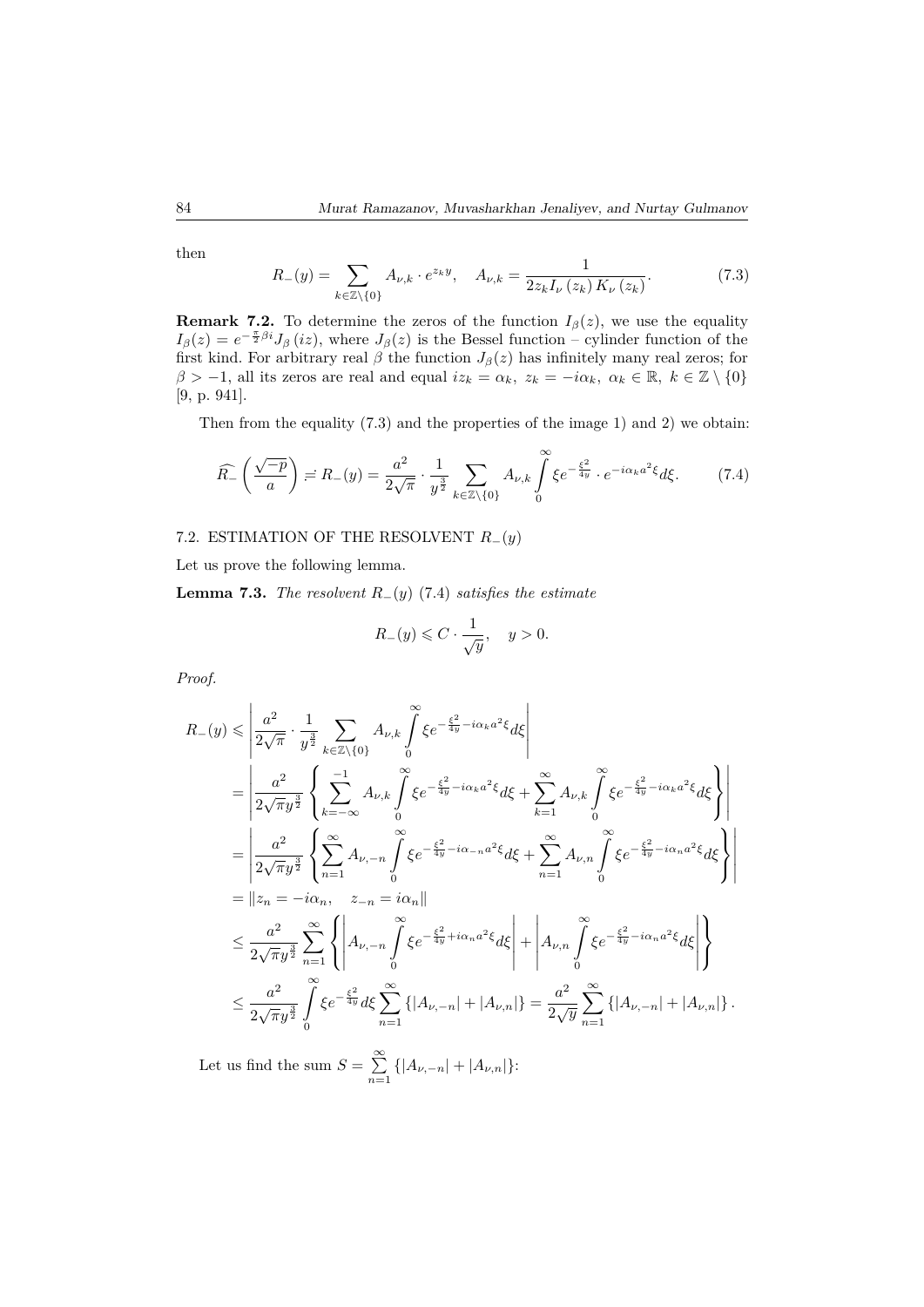$$
S = \sum_{n=1}^{\infty} \left\{ \left| \frac{1}{2z_{-n}I_{\nu}(z_{-n}) K_{\nu}(z_{-n})} \right| + \left| \frac{1}{2z_{n}I_{\nu}(z_{n}) K_{\nu}(z_{n})} \right| \right\}
$$
  
\n
$$
= \|z_{n} = -i\alpha_{n}, \quad z_{-n} = i\alpha_{n} \|
$$
  
\n
$$
= \sum_{n=1}^{\infty} \left\{ \left| \frac{1}{2i\alpha_{n}I_{\nu}(i\alpha_{n}) K_{\nu}(i\alpha_{n})} \right| + \left| \frac{1}{-2i\alpha_{n}I_{\nu}(-i\alpha_{n}) K_{\nu}(-i\alpha_{n})} \right| \right\}
$$
  
\n
$$
= \left| \begin{array}{cc} K_{\nu}(z) = \frac{\pi i}{2} e^{\frac{\pi}{2}\nu i} H_{\nu}^{(1)}(iz), & I_{\nu}(z) = e^{-\frac{\pi}{2}\nu i} J_{\nu}(iz) \\ J_{\nu}(-z) = e^{\nu\pi i} J_{\nu}(z), & H_{\nu}^{(1)}(-z) = -e^{-\nu\pi i} H_{\nu}^{(2)}(z) \\ H_{\nu}^{(1)}(z) = J_{\nu}(z) + iN_{\nu}(z), & H_{\nu}^{(2)}(z) = J_{\nu}(z) - iN_{\nu}(z) \end{array} \right|
$$
  
\n
$$
= \frac{1}{\pi} \sum_{n=1}^{\infty} \frac{1}{\alpha_{n} |J_{\nu}(\alpha_{n})|} \left\{ \frac{1}{|J_{\nu}(\alpha_{n}) - iN_{\nu}(\alpha_{n})|} \frac{1}{|J_{\nu}(\alpha_{n}) + iN_{\nu}(\alpha_{n})|} \right\}
$$
  
\n
$$
= \frac{1}{\pi} \sum_{n=1}^{\infty} \frac{1}{\alpha_{n} |J_{\nu}(\alpha_{n})|} \cdot \frac{2}{\sqrt{J_{\nu}^{2}(\alpha_{n}) + N_{\nu}^{2}(\alpha_{n})}} = \frac{1}{\pi} \sum_{n=1}^{\infty} \frac{1}{\alpha_{n} |J_{\nu}(\alpha_{n})|} \cdot \frac{2}{\sqrt{J_{\nu}^{2}(\alpha_{n})}} =
$$

where  $N_{\nu}(z)$  is a cylinder function of the second kind (the Neumann function). Then we get

$$
R_{-}(y) \leqslant \frac{a^2}{2\sqrt{y}} \sum_{n=1}^{\infty} \left\{ |A_{\nu,-n}| + |A_{\nu,n}| \right\} \leq \frac{C(\alpha_1) a^2}{2} \cdot \frac{1}{\sqrt{y}}.
$$

The lemma is proved.

# 7.3. SOLUTION OF THE "CHARACTERISTIC" EQUATION

We found a solution of equation (7.2), which has the form

$$
\varphi_1(y) = \Phi_1(y) - \int\limits_y^\infty R_-(x-y)\,\Phi_1(x)dx.
$$

We make the reverse replacements

$$
t = \frac{1}{y}, \quad \tau = \frac{1}{x}
$$

 $\Box$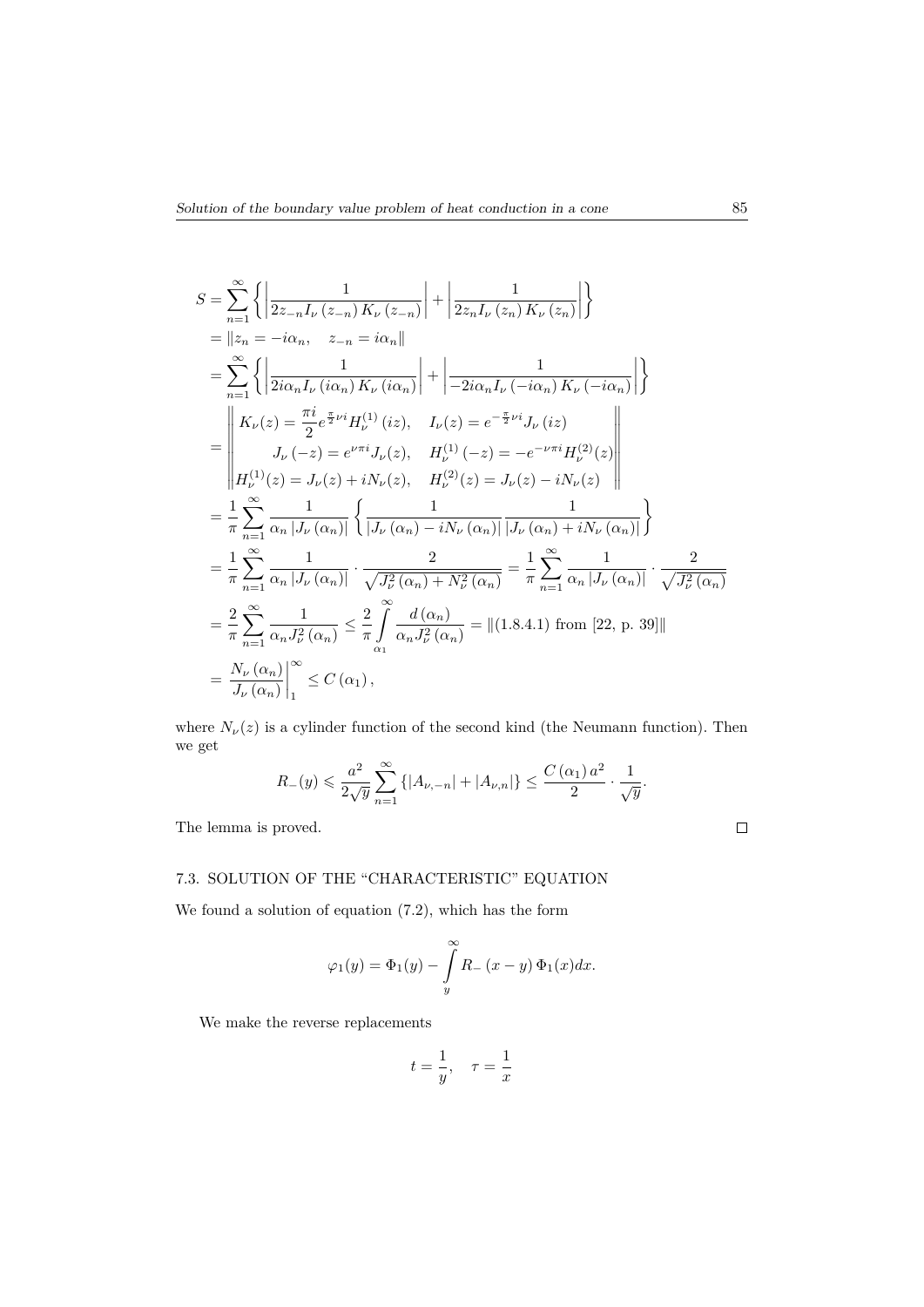and write the solution of the characteristic equation (7.1) as follows

$$
\varphi(t) = \Phi(t) - \int_{0}^{t} \tilde{R}(t, \tau) \Phi(\tau) d\tau,
$$

where

$$
\tilde{R}(t,\tau) \le C \frac{\sqrt{t}}{\tau^{\frac{3}{2}}\sqrt{t-\tau}}.\tag{7.5}
$$

The last inequality follows from the Lemma 7.3.

# 8. SOLUTION OF THE "COMPLETE" INTEGRAL EQUATION. THE CARLEMAN–VEKUA REGULARIZATION METHOD

**Theorem 8.1.** *The original integral equation* (6.6) *for any function*  $t^{\frac{1}{2}-\nu}e^{\frac{t}{4a^2}} \cdot F(t) \in$  $L_{\infty}(0,\infty)$  *has a unique solution in the class of functions* 

$$
t^{\frac{1}{2}-\nu}e^{\frac{t}{4a^2}} \cdot \varphi(t) \in L_{\infty}(0,\infty), \tag{8.1}
$$

*which can be found by the method of successive approximations.*

*Proof.* To solve the original "complete" integral equation (6.6), we represent it as

$$
\varphi(t) + \int_{0}^{t} N_1(t,\tau)\varphi(\tau)d\tau = F(t) - \int_{0}^{t} N_2(t,\tau)\varphi(\tau)d\tau
$$

and apply the Carleman–Vekua regularization method. Assuming the right-hand side of equation (6.6) to be temporarily known, we write its solution

$$
\varphi(t) = F(t) - \int_{0}^{t} N_2(t, \tau) \varphi(\tau) d\tau - \int_{0}^{t} \tilde{R}(t, \tau) \left\{ F(\tau) - \int_{0}^{\tau} N_2(\tau, \xi) \varphi(\xi) d\xi \right\} d\tau. \tag{8.2}
$$

We change the order of integration in the iterated integral and, then, change the roles of the variables  $\tau$  and  $\xi$ , hence equation (8.2) takes the form

$$
\varphi(t) + \int_{0}^{t} M(t,\tau)\varphi(\tau)d\tau = F(t) - \int_{0}^{t} \tilde{R}(t,\tau)F(\tau)d\tau,
$$
\n(8.3)

where

$$
M(t,\tau) = N_2(t,\tau) - \int_{\tau}^{t} \tilde{R}(t,\tau) N_2(\xi,\tau) d\xi.
$$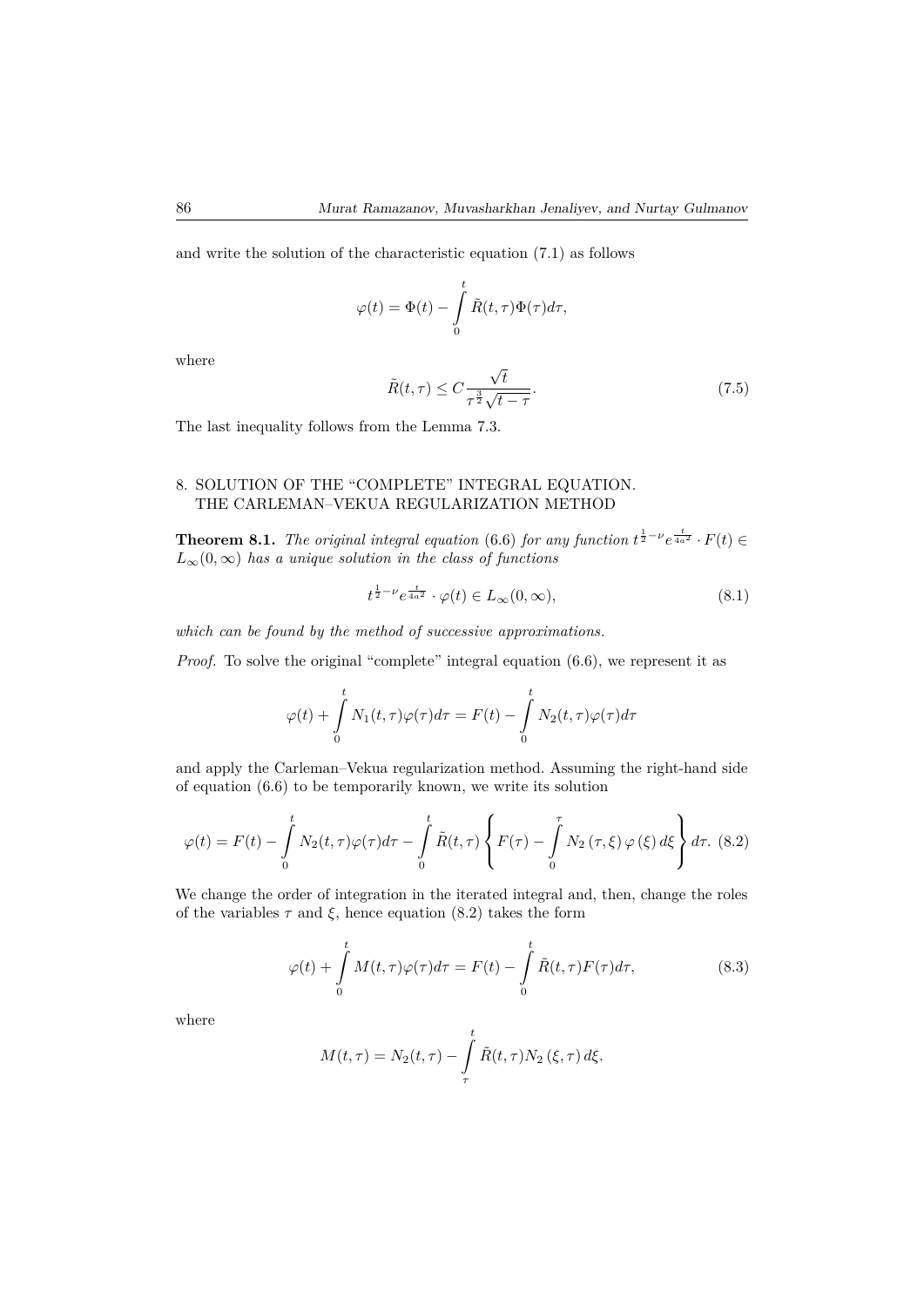By using (7.5), we obtain that the kernel  $M(t, \tau)$  of the integral equation (6.6) has a weak singularity, since it satisfies the estimate

$$
M(t,\tau)\leq D_1\cdot\frac{\sqrt{t}}{\sqrt{\tau}\sqrt{t-\tau}}+D_2\leq \begin{cases} D_1\cdot\frac{\sqrt{2}}{\sqrt{\tau}}+D_2, &0<\tau\leq\frac{t}{2},\\ D_1\cdot\frac{\sqrt{2}}{\sqrt{t-\tau}}+D_2, &\frac{t}{2}\leq\tau
$$

This means that the solution of the integral equation (6.6) can be found by the method of successive approximations. The theorem is proved.  $\Box$ 

## 9. SOLUTION OF THE BOUNDARY VALUE PROBLEM (2.1)–(2.3). PROOF OF THEOREM 3.1

From the integral representation for the solution (6.1) of the boundary value problem  $(4.2)–(4.4)$ , we get

$$
\omega(r,t) = \sum_{k=1}^{2} \omega_k(r,t),
$$

where

$$
\omega_1(r,t) = \int_0^t \frac{r^{\nu} \cdot \tau^{1-\nu}}{2a^2(t-\tau)} \exp\left[-\frac{r^2 + \tau^2}{4a^2(t-\tau)}\right] I_{\nu}\left(\frac{r\tau}{2a^2(t-\tau)}\right) \varphi(\tau) d\tau;
$$

$$
\omega_2(r,t) = \tilde{q}(r,t) = \frac{1}{(2a^2)^{\nu} 2^{\nu} \Gamma(\nu)} \int_0^t \frac{r}{(t-\tau)^{\nu+1}} \cdot \exp\left[-\frac{r^2}{4a^2(t-\tau)}\right] q(\tau) d\tau.
$$

We estimate the first term, taking into account that  $t^{\frac{1}{2}-\nu}e^{\frac{t}{4a^2}}\varphi(t) \in L_{\infty}(0,\infty)$ :

$$
\omega_1(r,t) = \sqrt{t} \exp\left[-\frac{t}{4a^2}\right] \int_0^t \frac{1}{2a^2} \cdot \frac{r^{\nu}\sqrt{\tau}}{(t-\tau)\sqrt{t}} \exp\left[-\frac{(r-\tau)(r+t-2\tau)}{4a^2(t-\tau)}\right] \times \left\{\exp\left[-\frac{r\tau}{2a^2(t-\tau)}\right] I_{\nu}\left(\frac{r\tau}{2a^2(t-\tau)}\right)\right\} \cdot \left\{\tau^{\frac{1}{2}-\nu} \exp\left[\frac{\tau}{4a^2}\right] \varphi(\tau)\right\} d\tau.
$$

Then we have

$$
|\omega_1(r,t)| \leq C_1 \sqrt{t} \exp\left[-\frac{t}{4a^2}\right] \int_0^t \frac{1}{2a^2} \cdot \frac{r^{\nu}}{t-\tau} \exp\left[-\frac{r\tau}{2a^2(t-\tau)}\right] I_{\nu} \left(\frac{r\tau}{2a^2(t-\tau)}\right) d\tau
$$

$$
= \left\|\frac{r\tau}{2a^2(t-\tau)}\right\| = \frac{C_1 \sqrt{t} \exp\left[-\frac{t}{4a^2}\right] r^{\nu}}{2a^2} \int_0^{\infty} \frac{1}{\frac{r}{2a^2} + z} e^{-z} I_{\nu}(z) dz
$$

$$
= \| (2.15.3.3) \text{ from } [22, p. 272] \| = \frac{C_1 \sqrt{t} \exp\left[-\frac{t}{4a^2}\right] r^{\nu}}{2a^2} \cdot \frac{1}{\sqrt{\pi}} \cdot \frac{\Gamma(\nu)\Gamma\left(\frac{1}{2}\right)}{\Gamma\left(1+\nu\right)}
$$

$$
= \frac{C_1 \sqrt{t} \exp\left[-\frac{t}{4a^2}\right] r^{\nu}}{2a^2 \nu}.
$$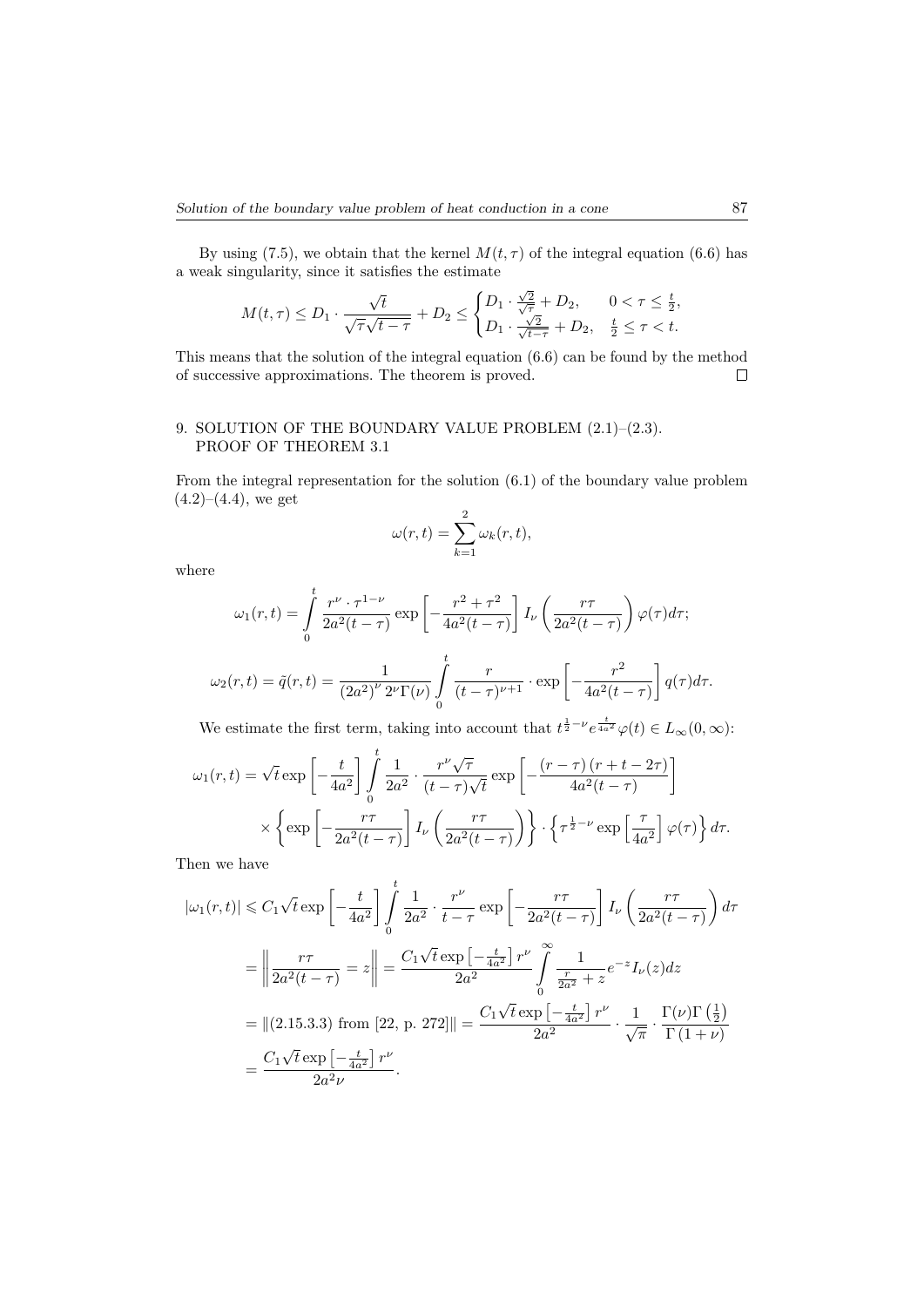Therefore,

$$
|\omega_1(r,t)|\leqslant \frac{C_1\sqrt{t}\exp\left[-\frac{t}{4a^2}\right]r^{\nu}}{2a^2\nu}
$$

or, taking into consideration (4.1):

$$
\frac{\partial u_1(r,t)}{\partial r} \le \frac{C_1 \sqrt{t}r^{1-\nu}}{2a^2 \nu} \exp\left[-\frac{t}{4a^2}\right],
$$
  

$$
u_1(r,t) \le C_1 \int_0^r \frac{\sqrt{t}r^{1-\nu}}{2a^2 \nu} \exp\left[-\frac{t}{4a^2}\right] dr = \frac{C_1 \sqrt{t}}{2a^2 \nu} \cdot \frac{r^{2-\nu}}{2-\nu} \exp\left[-\frac{t}{4a^2}\right].
$$

Now we estimate the second term, taking into account that  $t^{1-\nu}q(t) \in L_{\infty}(0,\infty)$ . By  $(4.1)$ , we have

$$
|u_2(r,t)| = \left| \frac{1}{(2a^2)^{\nu} 2^{\nu} \Gamma(\nu)} \int_0^t \frac{q(\tau)}{(t-\tau)^{\nu+1}} d\tau \int_0^r r_1 \exp\left[ -\frac{r_1^2}{4a^2(t-\tau)} \right] dr_1 \right|
$$
  
\n
$$
= \left| \frac{r_1^2}{4a^2(t-\tau)} \right| = z \left| \frac{1}{(2a^2)^{\nu-1} 2^{\nu} \Gamma(\nu)} \int_0^t \frac{|q(\tau)|}{(t-\tau)^{\nu}} \left| 1 - \exp\left[ -\frac{r^2}{4a^2(t-\tau)} \right] \right| d\tau
$$
  
\n
$$
\leq \frac{C_2}{(2a^2)^{\nu-1} 2^{\nu} \Gamma(\nu)} \int_0^t \frac{d\tau}{\tau^{1-\nu}(t-\tau)^{\nu}} = ||\tau| = |r|
$$
  
\n
$$
= \frac{C_2}{(2a^2)^{\nu-1} 2^{\nu} \Gamma(\nu)} \int_0^1 x^{\nu-1} (1-x)^{(1-\nu)-1} dx = \frac{C_2 B(\nu, 1-\nu)}{(2a^2)^{\nu-1} 2^{\nu} \Gamma(\nu)}.
$$

This implies the validity of the main result – Theorem 3.1.

#### 10. CONCLUSION

The boundary value problem of heat conduction in a non-cylindrical domain degenerating into a point  $-$  a cone, by the method of heat potentials is reduced to a singular Volterra type integral equation of the second kind. We constructed for it a characteristic integral equation and found its explicit solution. Using the estimate for the resolvent of the characteristic equation, we found a solution of the original integral equation by the Carleman–Vekua regularization method. We proved a theorem on the unique solvability of the original boundary value problem  $(2.1)$ – $(2.3)$  in weighted classes of essentially bounded functions.

The obtained results can be used to solve a similar boundary value problem when the boundary of the domain moves according to an arbitrary law  $r = \alpha(t)$ ,  $\alpha(0) = 0$ .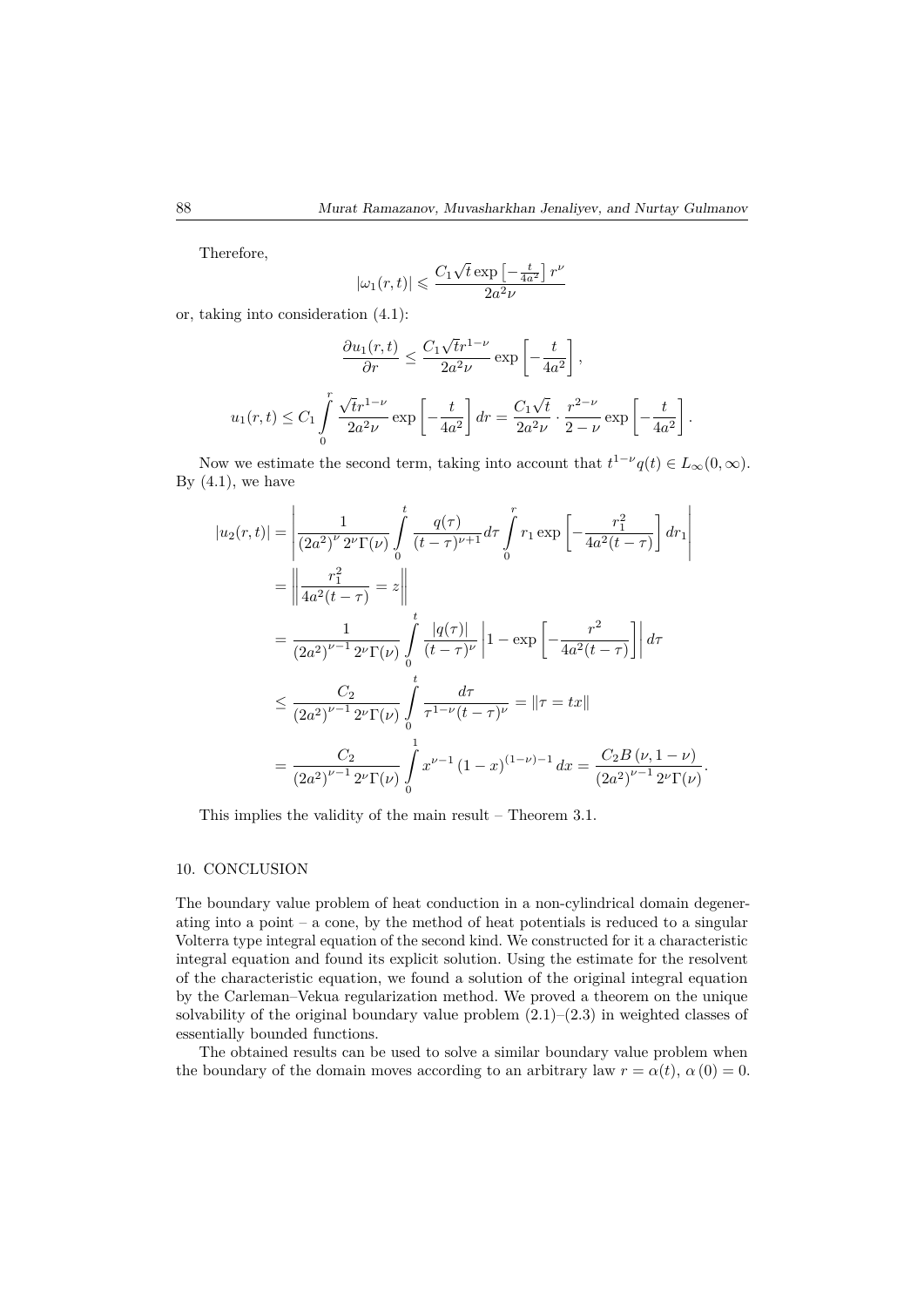### **Acknowledgements**

*This work supported by the grants projects AP08956033, 2020–2021, AP09259780, 2021–2023 from the Ministry of Education and Science of the Republic of Kazakhstan.*

#### REFERENCES

- [1] M.M. Amangalieva, D.M. Akhmanova, M.T. Dzhenaliev, M.I. Ramazanov, *Boundary value problems for a spectrally loaded heat operator with load line approaching the time axis at zero or infinity*, Differ. Equ. **47** (2011), no. 2, 231–243.
- [2] M.M. Amangalieva, M.T. Dzhenaliev, M.T. Kosmakova, M.I. Ramazanov, *On one homogeneous problem for the heat equation in an infinite angular domain*, Siberian Mathematical Journal **56** (2015), no. 6, 982–995.
- [3] E.A. Baderko, *Parabolic problems and boundary integral equations*, Math. Methods Appl. Sci. **20** (1997), 449–459.
- [4] R. Chapko, B.T. Johansson, V. Vavrychuk, *Numerical solution of parabolic Cauchy problems in planar corner domains*, Math. Comput. Simulation **101** (2014), 1–12.
- [5] E.A. Cheblakova, *Modeling convection in areas with free borders*, Computational Technologies **5** (2000), no. 6, 87–98.
- [6] S. Cherfaoui, A. Kessab, A. Kheloufi, *Well-posedness and regularity results for a 2m-th order parabolic equation in symmetric conical domains of*  $\mathbb{R}^{N+1}$ , Math. Methods Appl. Sci. **40** (2017), no. 5, 6035–6047.
- [7] R. Dehbozorgi, K. Nedaiasl, *Numerical solution of nonlinear weakly singular Volterra integral equations of the first kind: An hp-version collocation approach*, Appl. Numer. Math. **161** (2021), 111–135.
- [8] V.A. Ditkin, A.P. Prudnikov, *Operational Calculus Handbook*, Moscow: Vysshaya Shkola, 1965 [in Russian].
- [9] I.S. Gradshteyn, I.M. Ryzhik, *Table of Integrals, Series, and Products*, Academic Press, 2014.
- [10] M.T. Jenaliyev, M.I. Ramazanov, *On a homogeneous parabolic problem in an infinite corner domain*, Filomat **32** (2018), no. 3, 965–974.
- [11] M.T. Jenaliyev, M.M. Amangaliyeva, M.T. Kosmakova, M.I. Ramazanov, *On a Volterra equation of the second kind with "incompressible" kernel*, Adv. Difference Equ. **2015** (2015), Article no. 71.
- [12] A.A. Kavokin, A.T. Kulakhmetova, Y.R. Shpadi, *Application of thermal potentials to the solution of the problem of heat conduction in a region degenerates at the initial moment*, Filomat **32** (2018), 825–836.
- [13] S. Kharin, *Mathematical model of electrical contact bouncing*, AIP Conference Proceedings **1676** (2015).
- [14] S.N. Kharin, H. Nouri, B. Miedzinski, G. Wisniewski, *Transient phenomena of arc to glow discharge transformation at contact opening*, Proc. of 21st Int. Conf. on Electric contacts, Zurich, Switzerland (2002), 425–431.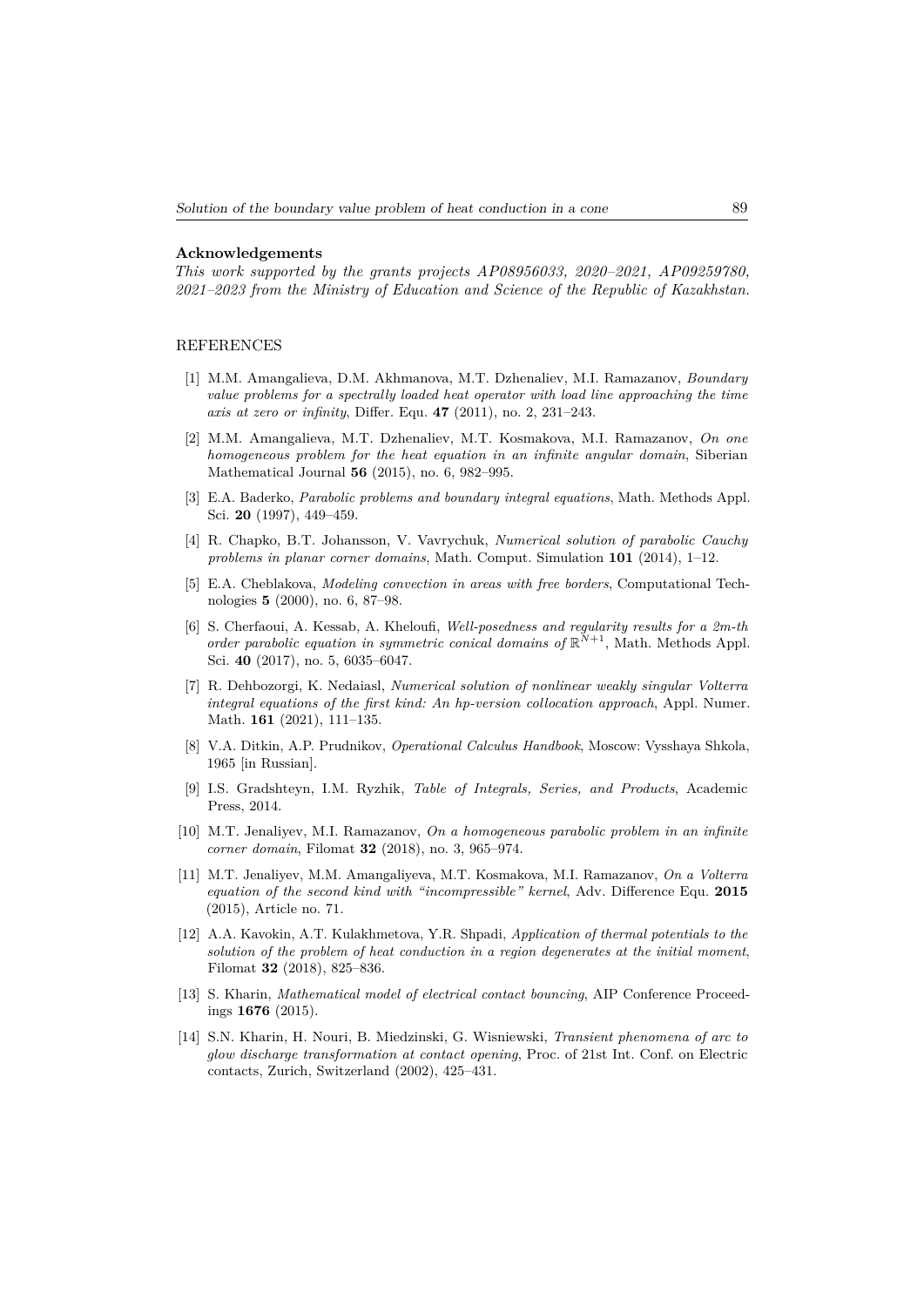- [15] A. Kheloufi, *Existence and uniqueness results for parabolic equations with Robin type boundary conditions in a non-regular domain of* R 3 , Appl. Math. Comput. **220** (2013), 756–769.
- [16] A. Kheloufi, *On a fourth order parabolic equation in a nonregular domain of*  $\mathbb{R}^3$ , Mediterr. J. Math. **12** (2014), 803–820.
- [17] A. Kheloufi, B.-K. Sadallah, *On the regularity of the heat equation solution in non-cylindrical domains: Two approaches*, Appl. Math. Comput. **218** (2011), 1623–1633.
- [18] A. Kheloufi, B.-K. Sadallah, *Study of the heat equation in a symmetric conical type domain of*  $\mathbb{R}^{N+1}$ , Math. Methods Appl. Sci. **37** (2014), 1807–1818.
- [19] M.A. Lavrent'ev, B.V. Shabat, *Methods of the Theory of Function of Complex Variable*, Moscow: Nauka, 1973 [in Russian].
- [20] B. Miedzinski, G. Wisniewski, S.N. Kharin, H. Nouri, M. Grechanyuk, *Arc-to-Glow Transition Approach for Practical Use in DC Low-Power, Low-Voltage Electric Grids*, IEEE Trans. Compon. Packaging Manuf Technol. **8** (2018), no. 6, 932–938.
- [21] A.D. Polianin, A.V. Manzhirov, *Handbook of Integral Equations*, Boca Raton, CRC Press, 2008.
- [22] A.P. Prudnikov, Yu.A. Brychkov, O.I. Marichev, *Integrals and Series. Volume 2. Special Functions*, Moscow: Fizmatlit, 2003 [in Russian].
- [23] M.M. Sarsengeldin, S.N. Kharin, Z. Rayev, Y. Khairullin, *Mathematical model of heat transfer in opening electrical contacts with tunnel effect*, Filomat **32** (2018), 1003–1008.
- [24] Y. Wang, J. Huang, X. Wen, *Two-dimensional Euler polynomials solutions of two-dimensional Volterra integral equations of fractional order*, Appl. Numer. Math. **163** (2021), 77–95.
- [25] G. Wisniewski, M. Habrych, B. Miedzinski, *Approach to prediction the transition of a small power low voltage switching arc into glowing*, 20th International Symposium on Electrical Apparatus and Technologies (SIELA), Proceedings: 3–6 June 2018, Bourgas, Bulgaria, Danvers, MA: IEEE (2018).

Murat Ramazanov ramamur@mail.ru https://orcid.org/0000-0002-2297-5488

Academician E.A. Buketov Karaganda State University University Str. 28, 100028 Karaganda, Republic of Kazakhstan

Muvasharkhan Jenaliyev muvasharkhan@gmail.com https://orcid.org/0000-0001-8743-7026

Institute of Mathematics and Mathematical Modeling Pushkin Str. 125, 050010 Almaty, Republic of Kazakhstan